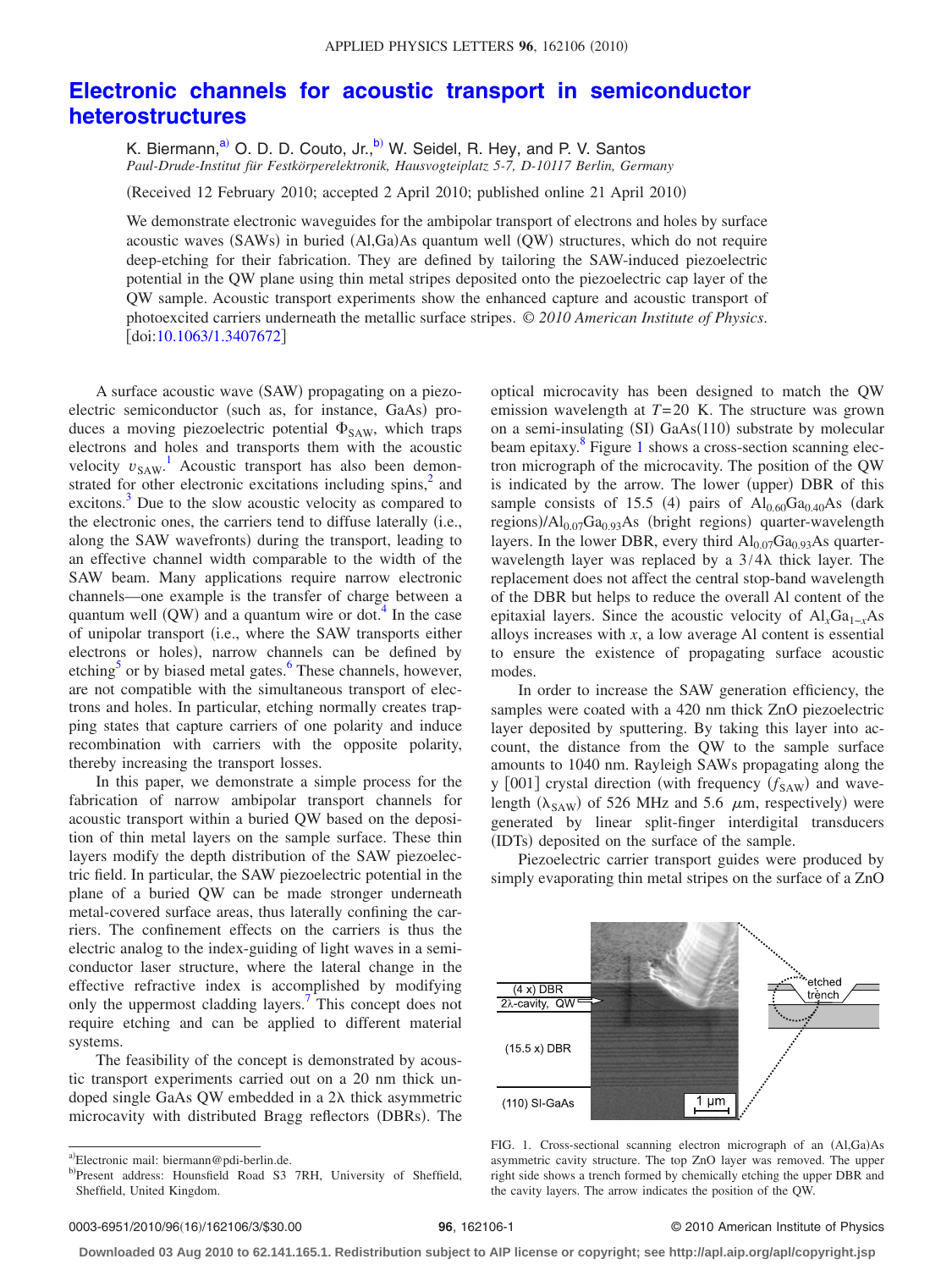<span id="page-1-0"></span>

FIG. 2. (a) Gray scale plot of the piezoelectric energy  $-e\Phi_{SAW}$  in the x-z plane. The shaded areas mark the x position of a 4  $\mu$ m wide metallic surface stripe. The dashed and full white lines at  $x=0$   $\mu$ m (underneath the metallic stripe) and  $x=12.5 \mu m$  (underneath uncovered surface), respectively, indicate the depth profiles shown explicitly in (b). The phase of the acoustic wave was chosen to minimize the piezoelectric energy underneath the metallic stripe at the QW depth.

layer deposited on the (Al,Ga)As sample. The metallic layer screens the dynamic electric field carried by the SAW at the sample surface. The effects of metallic surface stripes on the depth (z [110]) dependence of the piezoelectric energy  $-e\Phi_{SAW}^{0}(z)$ , where  $\Phi_{SAW}^{0}(y,z,t) = \Phi_{SAW}^{0}(z) \cos 2\pi (y/\lambda_{SAW}^{0})$  $-f_{SAW}$ *t*) describes the spatial dependence of the piezoelectric potential, was calculated using an elastic continuum model for the SAW fields.<sup>9</sup> Thereby, the lateral structure is assumed to be periodic, such that the two-dimensional problem can be solved by using a Fourier transformation. For the calculations the sample structure was approximated as a three-layersystem consisting of the ZnO cap layer, an averaged 3.4  $\mu$ m thick  $Al_{0.27}Ga_{0.73}As$  layer representing the  $(Al,Ga)As$  microcavity layers and the  $GaAs(110)$  substrate. Figure  $2(a)$  $2(a)$  shows the piezoelectric energy  $-e\Phi_{SAW}$  in the x [110]-z [110] plane. The shaded areas mark the lateral position of the  $4 \mu m$  wide metallic surface stripe deposited on the surface. The dashed and full white lines at  $x=0$   $\mu$ m (underneath the metallic stripe) and  $x = 12.5$   $\mu$ m (underneath uncovered surface), respectively, indicate the depth profiles shown explic-itly in Fig. [2](#page-1-0)(b). As expected,  $|\Phi_{SAW}|$  reaches its maximum at the free sample surface and vanishes directly underneath the metallic layer. The short-circuit of the piezoelectric potential caused by thin metal layers has been used to stop the transport and force the recombination of electrons and holes during acoustic transport in near-surface  $QWs$ .<sup>1</sup> The situation reverses away from the surface, where at the depth of  $z = 170$  nm [dashed vertical line in Fig.  $2(b)$  $2(b)$ ] the modulus of the piezoelectric potential  $|\Phi_{SAW}|$  becomes stronger underneath the metal. Thus, if a QW is placed deeper than at this cross-over depth, the stronger piezoelectric potential will then attract both electrons and holes, thereby forming a transport channel underneath the metal stripe. Assuming a linear acoustic power density of 40 W/m, the laterally confining energy is calculated to be on the order of 0.4 eV.

Carrier guiding during acoustic transport was investigated by spatially resolved photoluminescence (PL) at 20 K

<span id="page-1-1"></span>

FIG. 3. (a) Schematic top view on the sample surface, depicting the linear IDT at the top and the Y-shaped metallic stripe defining the carrier waveguide. The horizontal arrow marks the scanning pathway of the laser beam. The black rectangle shows the trench used to block the transport and induce carrier recombination. The area for the generation (recombination) of the PL signal is bordered by the full (broken) line. (b) PL intensity integrated over the solid rectangle around the generation region (full squares) and over the dashed rectangle close to the recombination area (open circles) as a function of the excitation position.

using the microcavity sample with a Y-shaped guiding titanium stripe, as illustrated in Fig.  $3(a)$  $3(a)$ . The stripe is 7 nm thick and 4  $\mu$ m wide. The carriers were excited within a 4  $\mu$ m spot using a cw Ti:sapphire laser (wavelength and power are 797 nm and 3.9  $\mu$ W, respectively). The PL along the transport path was collected by a microscopic objective and detected with spatial resolution of approximately 2  $\mu$ m. In order to stop the transport, a trench was etched in the region indicated by the horizontal black stripe to weaken the SAW and force the recombination of the transported carriers—a cross-section view of the trench is shown in Fig. [1.](#page-0-2)

The solid and open symbols in Fig.  $3(b)$  $3(b)$  display intensity profiles of the PL emitted close to the generation spot (solid squares) and to the trench (open circles) recorded while scanning the excitation spot along the horizontal arrow indicated in Fig.  $3(a)$  $3(a)$ . For each position of the laser spot, we have monitored the PL intensity integrated over the solid and dashed rectangles, respectively. The calculations predict a stronger piezoelectric field, and, therefore, higher carrier separation and transport efficiencies underneath the stripes. In agreement with this expectation, the PL near the generation point reduces when carriers are generated close to the stripes. This reduction is much larger than the one expected from the reduced transmissivity through the semitransparent Ti layer and stems from efficient transport of carriers away from the generation area. At the same time, the PL increases close to the trench (open symbols), thus indicating that more carriers reach this point. Unfortunately, due to the formation of nonradiative recombination centers at the etched sidewall, carriers arriving at the etched trench are more likely to recombine nonradiatively than radiatively. This explains why the reduction in the PL signal in the generation area exceeds by far the enhancement in the recombination area. Further-

**Downloaded 03 Aug 2010 to 62.141.165.1. Redistribution subject to AIP license or copyright; see http://apl.aip.org/apl/copyright.jsp**